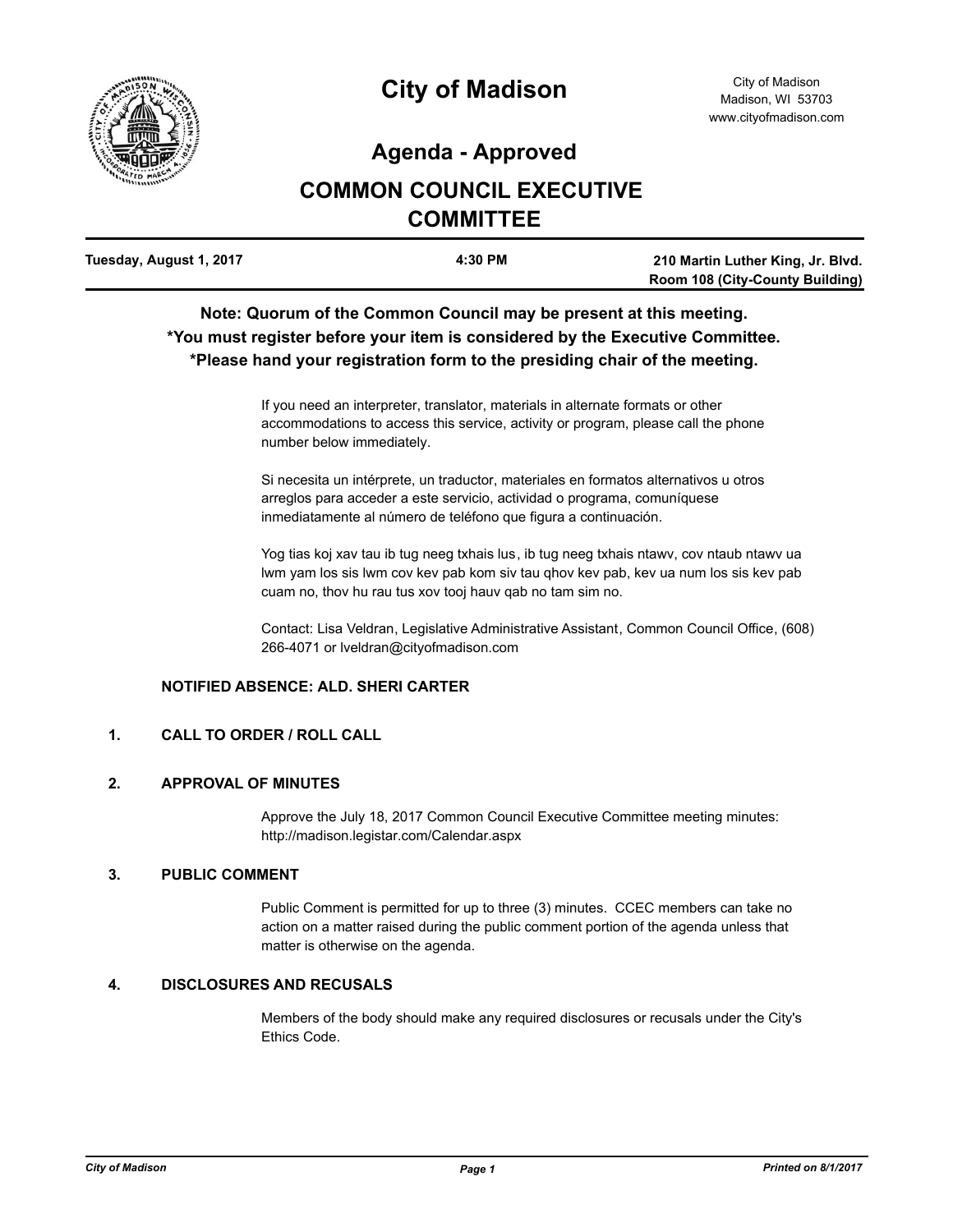#### **PRESENTATION**

**5. [47840](http://madison.legistar.com/gateway.aspx?m=l&id=/matter.aspx?key=51788)** Presentation: Civilian Oversight of Police - Heather Allen, Common Council Legislative Analyst [PowerPoint Civilian Oversight of Police.pdf](http://madison.legistar.com/gateway.aspx?M=F&ID=af7a2ca5-ba7f-4da6-bfeb-e3bfded7bb13.pdf) [3/28/17 Memo: Civilian Oversight of Police.df](http://madison.legistar.com/gateway.aspx?M=F&ID=b66da777-3c1c-4c62-aa22-f03b4684cbe8.pdf) *Attachments:*

#### **REFERRALS FROM THE COMMON COUNCIL**

- **6. [47707](http://madison.legistar.com/gateway.aspx?m=l&id=/matter.aspx?key=51657)** 2nd SUBSTITUTE **Creating a special task force on city governance to examine and make recommendations on elected officials; the structure and powers of the Common Council and its committees and the structure and powers of the Mayor's office.** Creating a President's Task Force to Review Local Governance Models and make recommendations to the Council and Mayor. *Sponsors:* Sara Eskrich, Rebecca Kemble, Paul R. Soglin, Sheri Carter, Samba Baldeh, Marsha A. Rummel, Barbara Harrington-McKinney, Michael E. Verveer, Shiva Bidar-Sielaff and Larry Palm 2nd Substitute Legislative File No. 47707 Clean Copy.pdf [Clean Copy / 2nd Substitute Legislative File No. 47707.pdf](http://madison.legistar.com/gateway.aspx?M=F&ID=4f451832-363b-46fc-aa82-b91818135ea7.pdf) [47707 Memo D 18.pdf](http://madison.legistar.com/gateway.aspx?M=F&ID=a762c1b3-7f78-43e3-a59b-88f260695a6d.pdf) *Attachments:*
	- [47707 v 1.pdf](http://madison.legistar.com/gateway.aspx?M=F&ID=5282b0e3-8ac9-430d-a9d8-bfc5f08bfeea.pdf) [47707 v 2.pdf](http://madison.legistar.com/gateway.aspx?M=F&ID=79cd8f59-ddd6-48aa-8b46-9e98447a3f25.pdf) [7/11/17 Eskrich Memo: Governance Task Force CCEC.pdf](http://madison.legistar.com/gateway.aspx?M=F&ID=3e272ece-b2a5-4a94-bbb2-2da8dcebd452.pdf) [7/18/17 Email\\_C Landsness.pdf](http://madison.legistar.com/gateway.aspx?M=F&ID=ae3c954b-a312-409d-9fba-4a0a015ea457.pdf) [Amendments to 47707 2nd Substitute D 18\\_15.pdf](http://madison.legistar.com/gateway.aspx?M=F&ID=e6e602ee-0d51-4ddf-ab2e-e895abfb4cf4.pdf)
- **7. [47503](http://madison.legistar.com/gateway.aspx?m=l&id=/matter.aspx?key=51471)** Creating a special committee on government organization to examine and make reccomendations on elected officials, the structure of the common council, and the position of Mayor for the 21st century.

*Sponsors:* Paul R. Soglin *Attachments:* [7/18/17 Email\\_C Landsness.pdf](http://madison.legistar.com/gateway.aspx?M=F&ID=48ef1c78-957a-4120-b1af-80760c1ddc3a.pdf)

Lead Referral: Finance Committee

#### **UPDATE**

**8. [48196](http://madison.legistar.com/gateway.aspx?m=l&id=/matter.aspx?key=52114)** Update on Chief of Staff Hiring Process (8/1/17) - Council President Marsha Rummel *Attachments:* [8/1/17 Updated Chief of Staff Hiring Timeline.pdf](http://madison.legistar.com/gateway.aspx?M=F&ID=fb0988a3-fef9-4de2-974b-165d0d27121c.pdf)